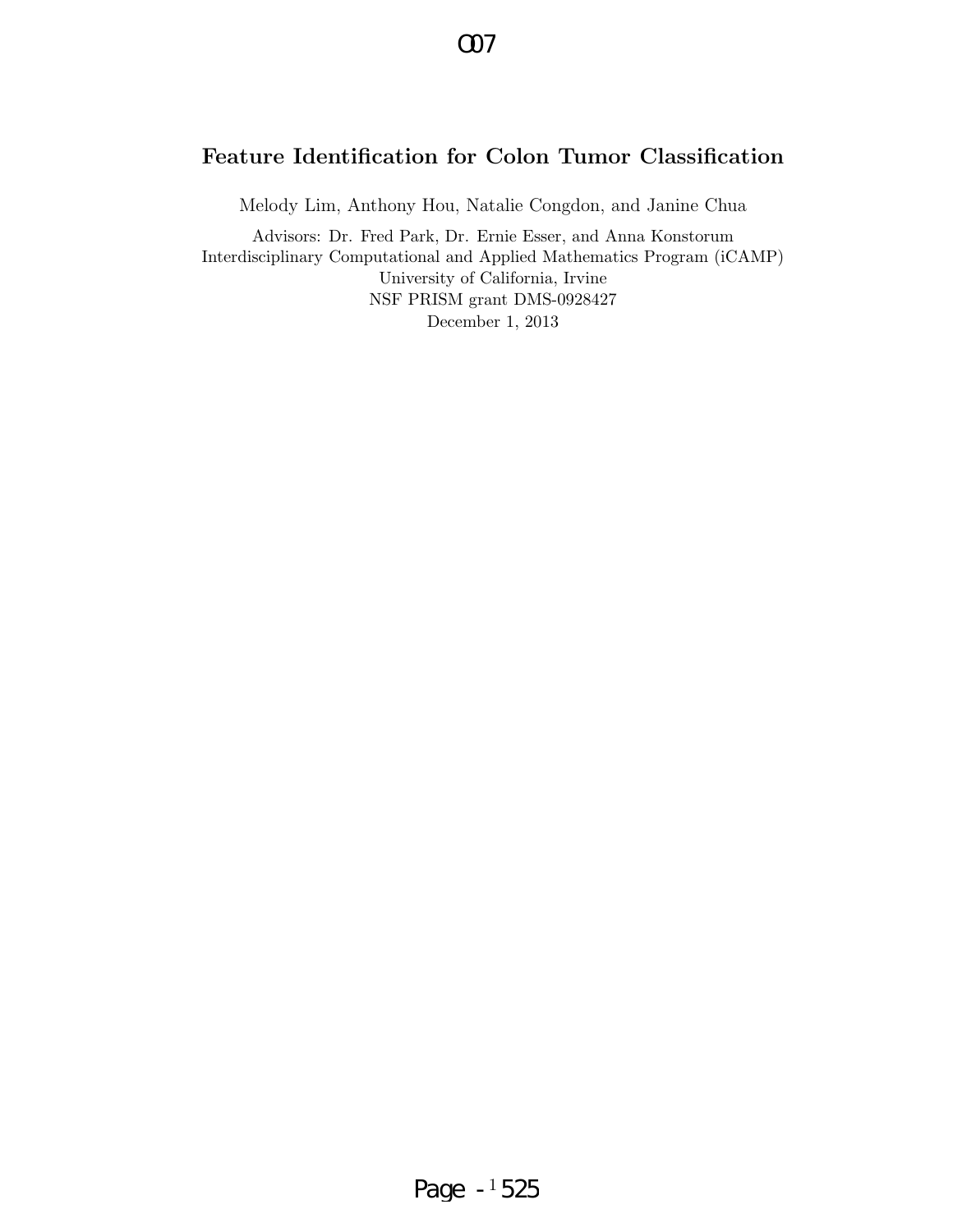#### Abstract

Hepatocyte Growth Factor (HGF), a chemical that regulates cell growth and motility, has been shown to be found in higher levels of concentration in colon tumor microenvironment due to increased secretion cancer-associated connective tissue cells. The qualitative effect of high HGF has been correlated with increased growth and dispersiveness of a tumor. Our data was obtained from the Laboratory of Dr. Marian Waterman, where biologists cultured colon cancer initiating cells in media with or without HGF in ultra-low attachment flasks. With our given set of data, we use classification to automate feature detection. By ascertaining which features are associated with  $+/-$  HGF, we hope to provide useful data in helping biologists quantify the effect of HGF on tumor spheroids via an efficient, consistent method.

We selected features based on hypothesized biological effects of HGF translated to changes in images of colon spheroids grown in  $+/-$  HGF media. For example, we noticed that tumor spheroids with high concentrations of HGF tended to have darker image intensities and a more asymmetrical, dispersive shape when juxtaposed with tumor spheroids without concentrations of HGF. Thus, our set of intensity-based features included total variation to area ratio and average intensity, and our set of geometric features included area, perimeter to area ratio, circularity ratio, and eccentricity. We also include the feature Day as a potential feature descriptor.

Utilizing mathematics, image processing, and machine learning techniques, we effectively apply Fishers Linear Discriminant to classify images of colon cancer tumor spheroids cultured in  $+/-$ HGF conditions. We were able to achieve 100% classification for both +HGF and -HGF tumor spheroids using only 3 features (area, perimeter/area ratio and day). Interestingly, we found that using more features did not lead to a better success rate.

I am currently working with Dr. Zhiwen Zhang from Caltech to obtain a better understanding why using only these three features, not the original six, were the most effective. Specifically, I am using a statistical correlation-based feature selection method by calculating the Pearson correlation coefficient to select the most relevant geometric features for classification. If two features are highly correlated, then I can discard one of them and retain the remaining one in my model. Doing this, I can obtain a good feature subset that contains features highly correlated with the classification results, yet uncorrelated with each other. I am also using the Principal Component Analysis (PCA) to perform dimension reduction and feature selection, converting a set of correlated features into a set of linearly uncorrelated features.

After iCAMP, our paper has already been published by the SIAM Undergraduate Research Online Journal, see http://dx.doi.org/10.1137/13S012212. I personally contributed the majority of the original ideas of utilizing geometric features (i.e. Area, Perimeter) and the time feature Day, which have played crucial roles to the success of our results. Additionally, I was chosen to represent my group and give a talk at the Mathematical Biosciences Institute<sup>1</sup> at Ohio State University last summer, which was hailed as one of the two best talks of the Undergraduate Capstone Conference. I was the only high school student in this undergraduate research conference. I also gave another talk at the Pacific Coast Undergraduate Mathematics Conference <sup>2</sup> at Cal Poly Pomona last fall, which was well-received.

<sup>1</sup>http://mbi.osu.edu/eduprograms/upcapstone.html

<sup>2</sup>http://www.pcumc-math.org/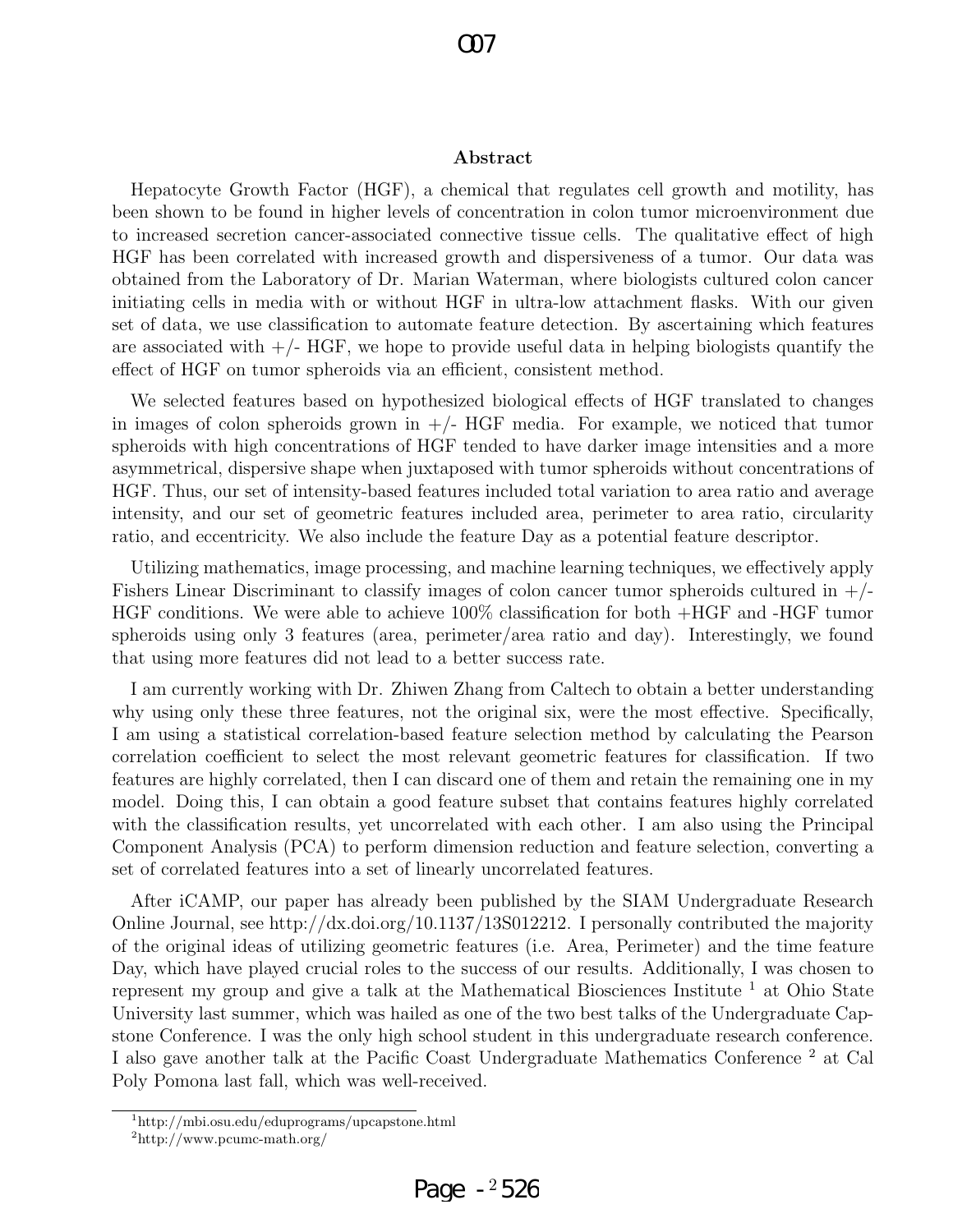# 1 Introduction

Hepatocyte Growth Factor (HGF) has been shown to be secreted by cancer-associated fibroblasts surrounding solid tumors, thereby increasing the HGF concentration in the colon tumor microenvironment in vivo  $[6, 8]$ . Moreover, increase in HGF correlates with the increased growth and dispersive behavior of colon tumor spheroids in vitro  $[14]$ . Currently, scientists can identify qualitative differences between tumor spheroids that have been exposed to HGF in vitro and those that have not, but are unable to quantify the effect. Due to increased interest in and use of such 3D in vitro tumor models, image processing tools have been developed for multicellular tumor spheroids, including size [11], shape [2], and invasion [15] analysis. In this study, we not only develop and utilize features for measuring spheroid growth and spread with respect to addition of HGF, but we also develop a computational method to select features that can discriminate between spheroids that have been treated with HGF and those that have not. The process of classification and feature selection can help to distinguish which biological phenomena are most altered in response to a chemical when this is not completely known a priori, allowing not just for a measure of a chemical's action on a spheroid, but also a better understanding of the biological action of the exogenous factor.

# 2 Methods

In this section, we will explore the experimental methods used to prepare the tumor spheroids for quantitative analysis. MATLAB and ImageJ were used to preprocess the data. Then we selected features that we thought would be useful in classifying the two groups of tumor spheroids. We developed a classification scheme by using Fisher's linear discriminant.

## 2.1 Experimental Data

Experiments were carried out in the laboratory of Dr. Marian Waterman in the Department of Microbiology and Molecular Genetics at UC Irvine, in collaboration with Dr. John Lowengrub of the Department of Mathematics at UC Irvine. Colon cancer initiating cells (CCICs) were cultured as spheroids in ultra-low attachment flasks (Corning) using DMEM/F12 50:50 supplemented with N2, B12, EGF, bFGF, heparin, sodium pyruvate, and penicillin/streptomycin [12]. Unlike typical cell lines, CCICs are multipotent and capable of regenerating heterogeneous tumors with characteristics analogous to those found in primary tumors, from which they are derived [12, 10]. CCICs were trypsinized using a no-serum trypsin inhibitor. Single cells were counted and plated in 96 well ultra-low attachment plates (Corning) using the previously mentioned media with or without HGF at various concentrations. CCICs were imaged at 10x resolution once each day, see Figure 1.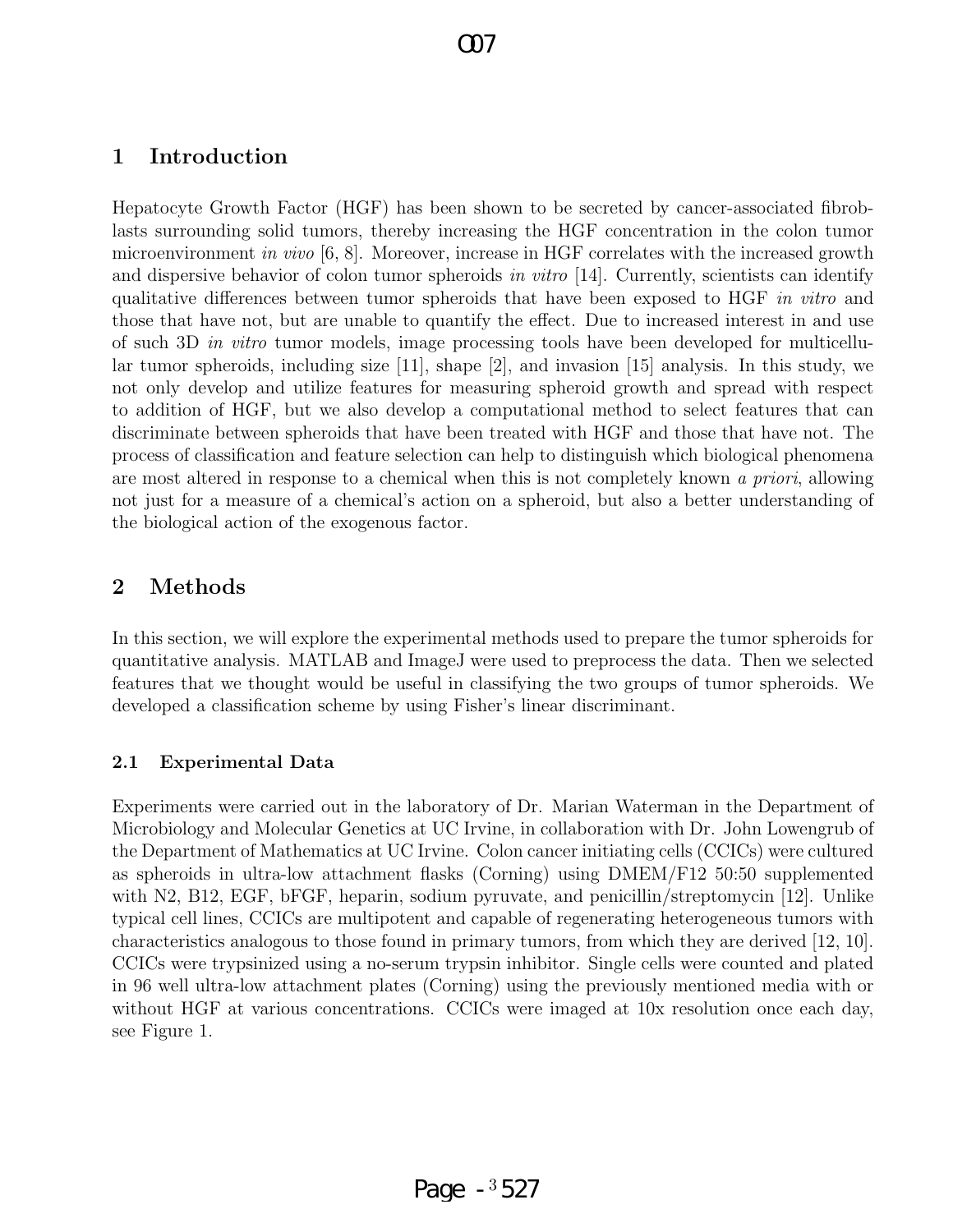$O(2)$ 



Figure 1: Illustrating spheroid generation procedure for the image processing in this study.

#### 2.2 Preprocessing the Data

In order to focus on the main tumor, we hand-segmented the images using the image processing program ImageJ, since the petri dish and dead cells were not directly connected to the main tumor (Figure 2 (a), top panel). Thresholding was used to convert the segmented images into binary images, and to detect points that were not part of the main cluster of cells. To reduce the salt and pepper noise but still preserve the edges, we applied the 2-D median filter MATLAB function medfilt2 to the binary images. We then utilized the MATLAB function bwooundaries to find the exterior boundaries of the tumor and applied these boundaries to the binary images (Figure 2).



Figure 2: Preprocessing the images (a) Schematic diagram of preprocessing steps, as discussed in the text. Sample segmented spheroids in (b) control and (c) +HGF media.

### 2.3 Features Considered

We considered one given feature, time, and six mathematical features which can be described as geometry- and intensity-based features: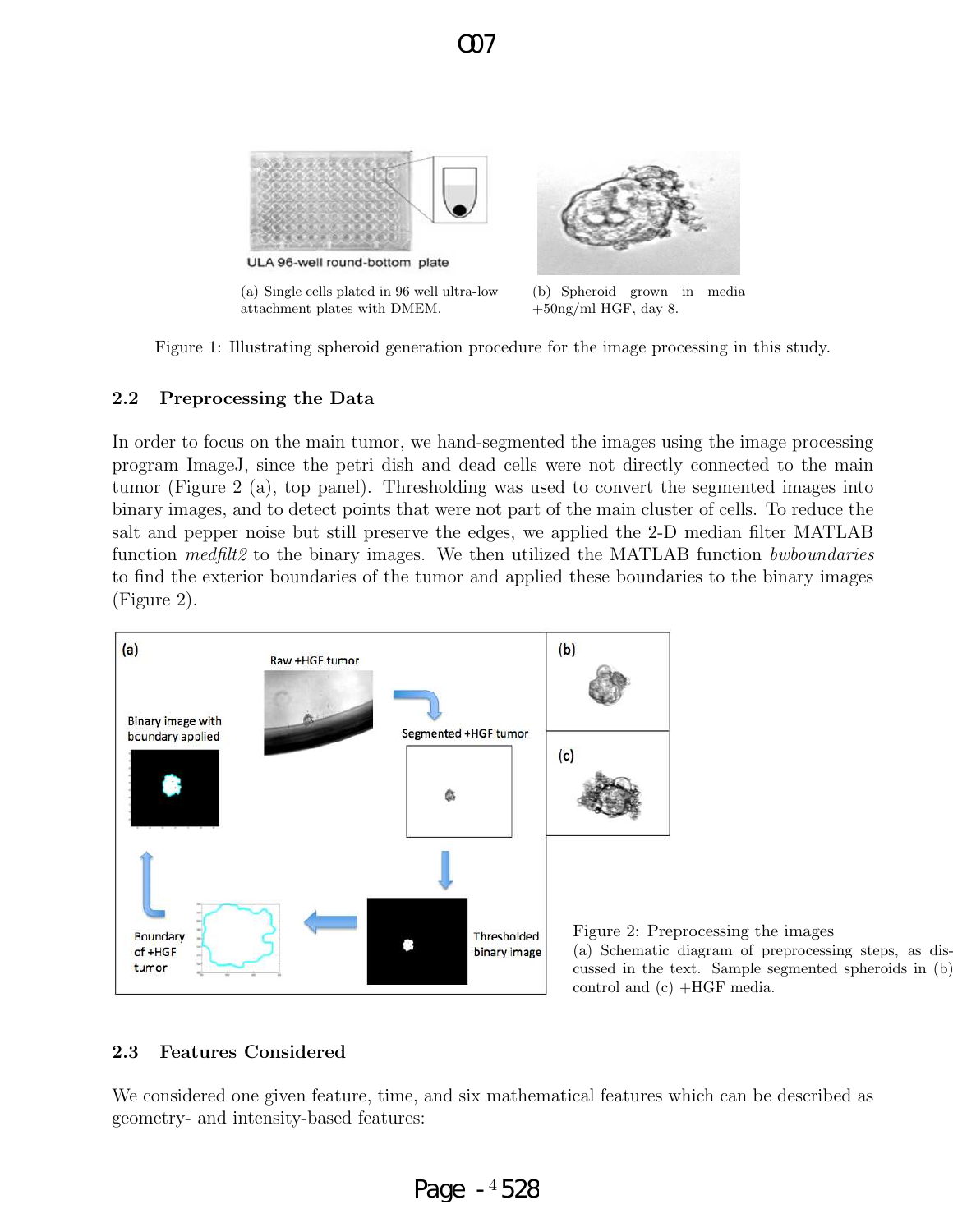- Area
- Perimeter-to-Area Ratio
- Eccentricity
- Circularity Ratio
- Total-Variation-to-Area Ratio
- Average Intensity

We included time as a feature because the tumor spheroids from different classes might appear similar at different stages. Thus, time information would be needed to distinguish between the two groups. The geometry-based features are area, perimeter-to-area ratio, eccentricity, and circularity ratio. Instead of using only perimeter as a feature, we divided the perimeter by area using the hypothesis that a tumor with a large perimeter-to-area ratio will likely have a more jagged boundary, while a tumor with a small perimeter-to-area ratio will likely have an edge that is smooth. Eccentricity is defined as the ratio of the eigenvalues of the covariance matrix that corresponds to a binary image of the shape. Circularity ratio is defined by

$$
C_1 = (A_s)/(A_C)
$$

where  $A_s$  is the area of the shape and  $A_c$  is the area of the circle having the same perimeter as the shape [16]. We considered circularity ratio since by the dispersive action of HGF, control tumor spheroids could be more similar to circles than spheroids grown in high HGF conditions. These geometry-based features were applied to the binary images. The intensity-based features were the total-variation-to-area ratio and average intensity. Total variation is defined by

$$
\sum_{i} \sum_{j} \sqrt{(u_{i+1,j} - u_{ij})^2 + (u_{i,j+1} - u_{ij})^2}
$$

where  $u_{ij}$  is the segmented image with the original intensities. Total variation can be used to indicate when the images have a textured appearance, which would likely correspond to a highly variable density. The discrete total variation of an image is the summation of the magnitudes of intensity jumps between neighboring pixels. Since the image intensity is inversely related to cell density, high total variation indicates a cluster of cells where the density greatly varies. Average intensity is the sum of the image intensities over the shape divided by the area and is inversely related to density. Smaller values indicate less light passing through the tumor, which suggests a denser object. Using the raw intensity data, these intensity-based features were applied to the segmented images.

#### 2.4 Classification Procedure

The purpose of the classification approach is to learn how to effectively distinguish the control from the +HGF group using the features considered. This is used to provide insight into which features and combinations of features are more discriminating. Before classifying the data, the images are represented as feature vectors and can be thought of as points in  $\mathbb{R}^n$  where n is the number of features. The data is separated into training and testing sets. The training set is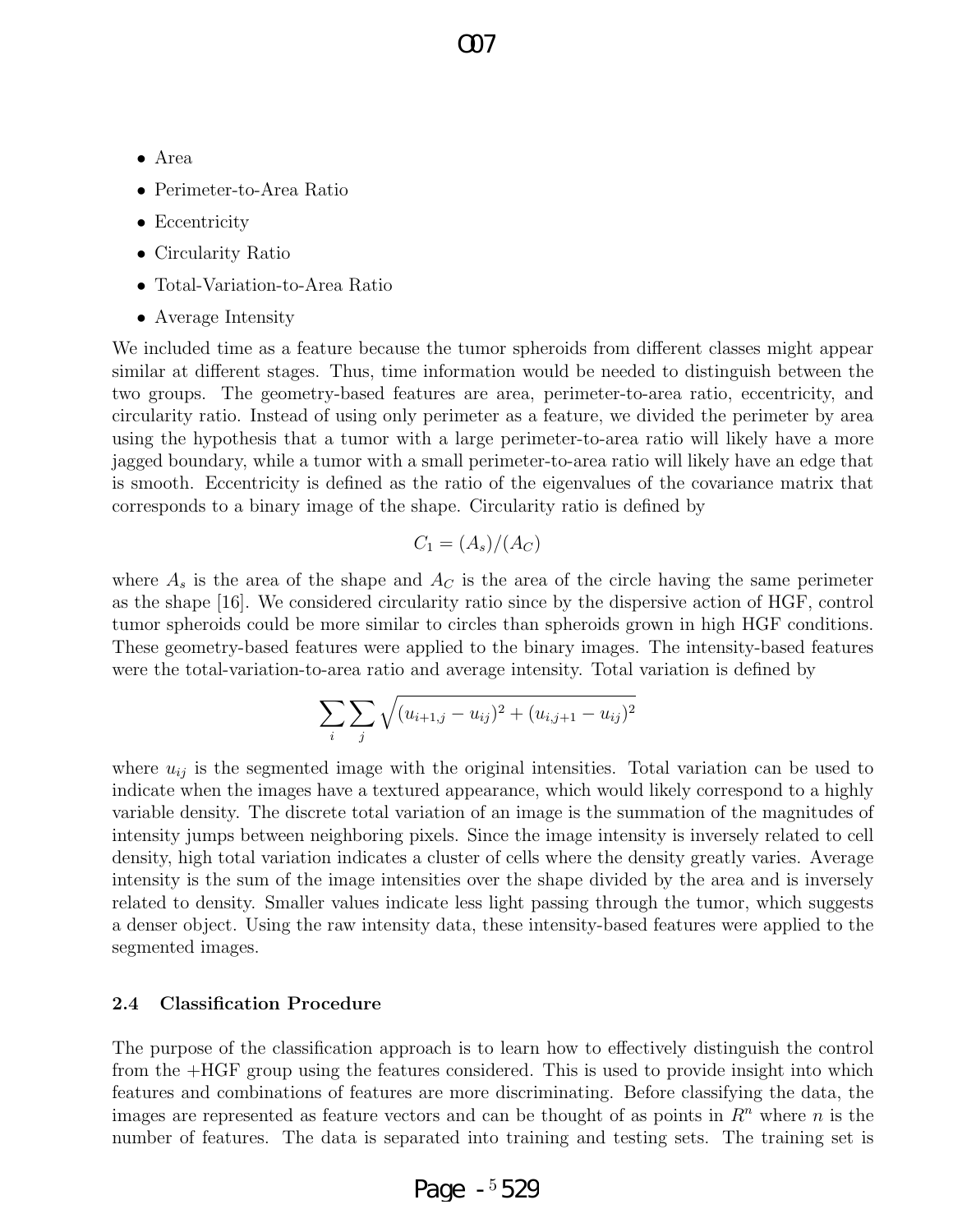used to learn the classifier, which is then evaluated on the testing set. Throughout our test trials with various combinations of features, we used Fisher's Linear Discriminant (FLD), which can be described as a specific choice of direction for projection of the data in one dimension [1]. This direction can be thought of as the normal to the hyperplane which best separates the two classes. Given the training set, we used FLD to learn an optimal hyperplane for separating the feature vectors for the control and  $+HGF$  groups. FLD computes a vector of weights w in  $R^n$ that is used to define a linear discriminant function of the form  $y(x) = w^T x + y_0$ , where  $y_0$  is the threshold chosen to minimize classification error on the training set. This function can be used to classify a feature vector x as being control or  $HGF$  by checking whether  $y(x) > 0$  or  $y(x) < 0$ . FLD computes w to maximize the ratio of the inter-class variance to intra-class variance of the training feature vectors after projecting onto the line spanned by  $w$ . The idea is to maximize a function that will give a large separation between the two class means while giving a small variance within each class [1]. The linear classifier can be described as defining a hyperplane consisting of all points x such that  $y(x) = 0$ , where w is perpendicular to this hyperplane. New points are classified according to which side of the hyperplane they are on.

Classification results were computed by using Repeated Random Sub-Sampling Cross Validation, during which we randomly selected half of our data to form the training set and then designated the remaining half as our training set. Through computing FLD on our training data, we were able to define the function y and then measure how accurately y classified the data in the testing set. We repeated this cross validation procedure fifteen times consecutively for the set of features, averaging fractions correctly classified each time. By applying this classification scheme to different subsets of features of the colon tumor spheroids grown in media with and without HGF, we were able to select the features that were most useful for classification.

## 3 Results

After selecting the features, we used Fisher's linear discriminant on various sets of features to determine whether it produced a clear distinction between the control and +HGF group. First, we ran the classification procedure using six features. Adding time as another feature gave us enough information to effectively classify the data. Thus, we repeated the classification procedure using these seven features. We then decided to use smaller subsets of features to find the most effective features.

#### 3.1 Classification of the Six Features

We first ran the FLD code on all six features: area, circularity ratio, average intensity, eccentricity, perimeter-to-area ratio, and total-variation-to-area ratio. We obtained a 91.50% classification accuracy for the control group and a 90.99% classification accuracy for the +HGF group. Next, we attempted to obtain the same results utilizing fewer features. To identify the classification capabilities of fewer features, we ran the classification scheme for each feature separately (Figure 3), and in a number of feature combinations (Table 1).

The area and perimeter-to-area ratio features classified most of the tumor spheroids while the

Page 
$$
-653C
$$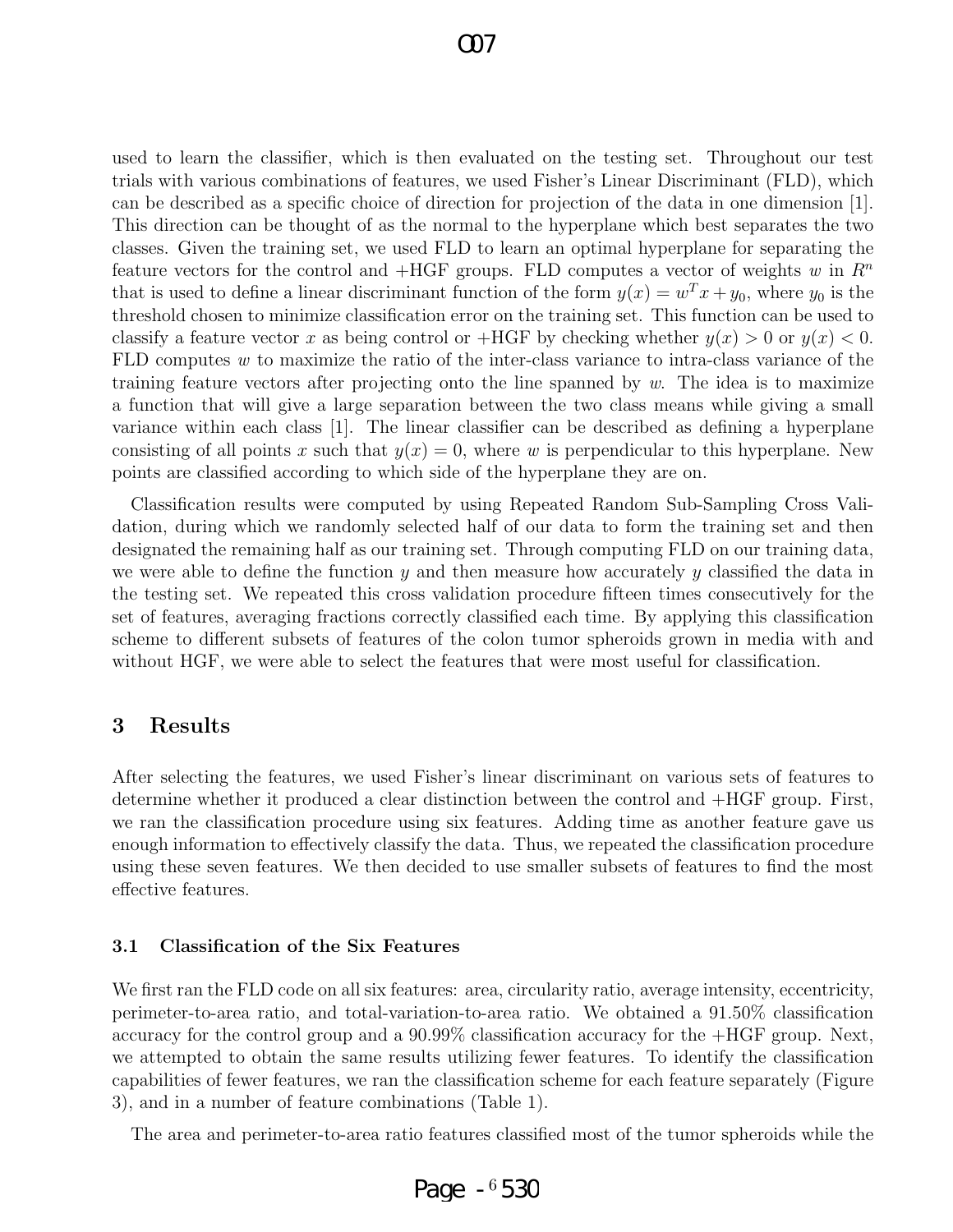

 $O(2)$ 

Figure 3: Classification results for individual features. The red and blue dots represent the +HGF and control group, respectively.

circularity ratio, eccentricity, average intensity, and total variation-to-area ratio features were not as effective. The area and perimeter-to-area ratio features were most effective because of the area and perimeter differences between the control and +HGF groups. Due to the relatively circular tumor spheroids from both groups, the circularity ratio and eccentricity features were not as effective. The average intensity and total-variation-to-area ratio features also performed poorly because there were some overlapping of densities between the +HGF and control groups.

### 3.2 Addition of Time Component

We were able to increase classification accuracy by including the time (day) as a feature. The day descriptor was able to separate spheroids with similar shape and size into different groups. These similarities occurred since a few larger control tumor spheroids from a later phase had similar areas and perimeters to earlier-stage +HGF tumor spheroids. Without adding time as a feature, it would be difficult to distinguish between the two classes. Thus, our set of seven features included the original six features along with the addition of the day feature, and had a 98.88% classification accuracy for the control group and a 100% classification accuracy for the +HGF group.

### 3.3 Selection of Best Features

Based on the individual results, we combined the two strongest features, area and perimeterto-area ratio, and plotted them both using a scatter plot to obtain an idea of their classifying potential.

Indeed, using just these two features, we managed to classify the majority of the tumor spheroids. If we were to draw a line separating the two groups, only two of the control tu-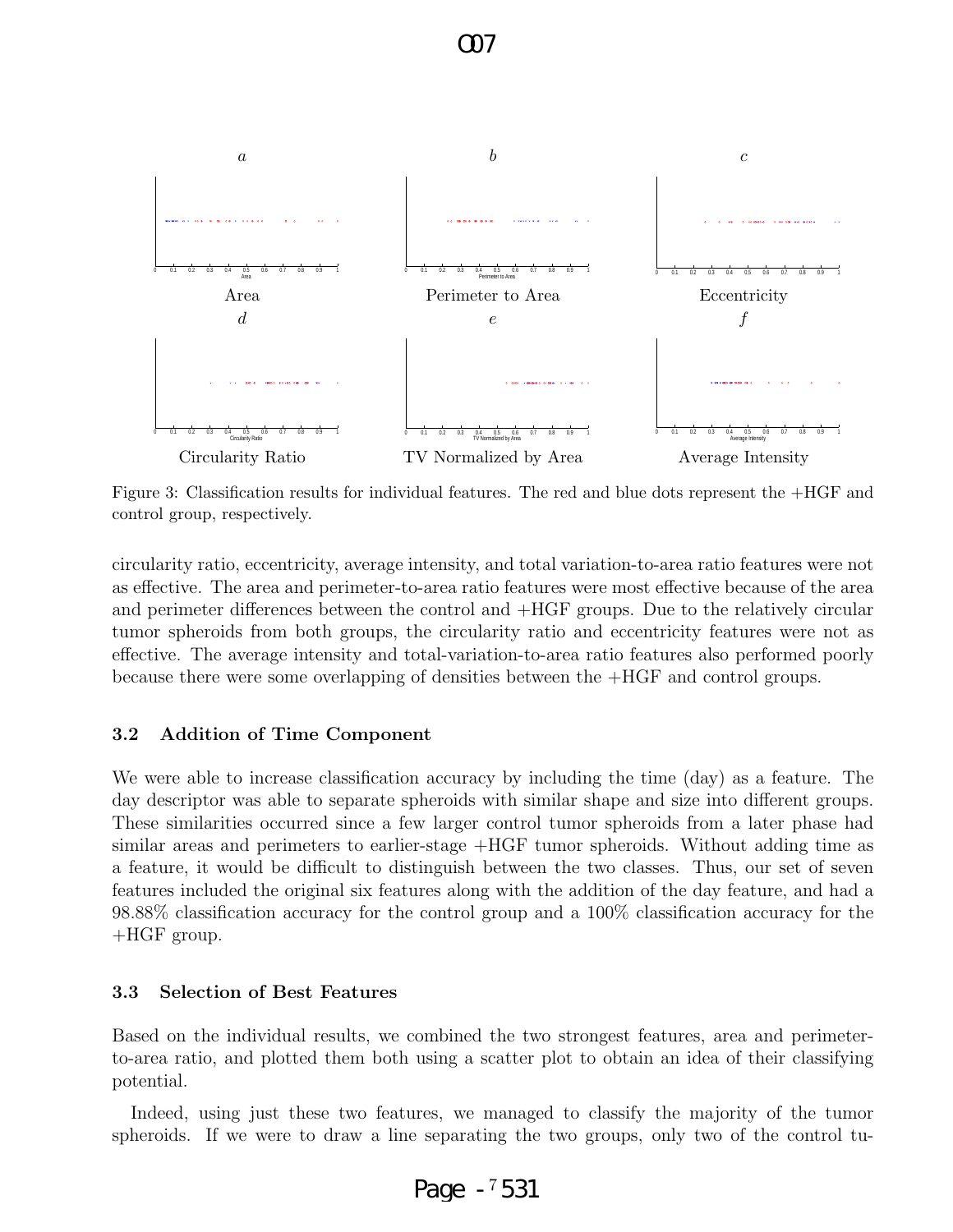

 $O(2)$ 

mor spheroids would be inaccurately categorized. After running the FLD code, we acquired a 89.03% classification accuracy for the control group and a 96.92% classification accuracy for the +HGF group. Since the area and perimeter-to-area features were the two strongest features, combining the time descriptor with these two other features gave us a 100% classification accuracy for both the control and the +HGF groups. We investigated whether the highly effective features prevented us from detecting whether the other features had any potential as classifiers. Thus, we grouped the less effective features (circularity ratio, total-variation-to-area ratio, average intensity, and eccentricity) into their own set of features and then ran the FLD code. These features classified 75.33% for the control group and 55.27% for the +HGF group. Hence, the less effective features were not useful, even in combination, to effectively classify the data. However, we note that since different experimental conditions may yield spheroids with different textures and shapes, these classifiers could be more effective in alternative conditions.

### 4 Discussion

Three-dimensional in vitro experimental models of tumor growth are beginning to supplant more traditional monolayer cell culture models as the former better replicate the spatial dynamics of the in vivo environment in which tumors develop [4]. But, analysis of experiment outcomes is difficult, as spheroids grown using different cell types and under different conditions can exhibit a variety of growth morphologies and cell spread [15]. Hence, image processing tools can play a large role in furthering outcome analysis as they can help to quantify the complex shape geography that spheroids possess. In this study, we used images from experiments on tumor spheroids composed of colon cancer initiating cells (CCICs) grown in media with HGF, an extracellular molecule that is present in the tumor microenvironment and is associated with tumor growth and spread [8].

We developed a set of image-based features that can be used to measure phenotypic changes in in vitro tumor spheroids grown in different conditions. We identified the features that differ most strongly between spheroids grown in control vs. +HGF media. Specifically, our results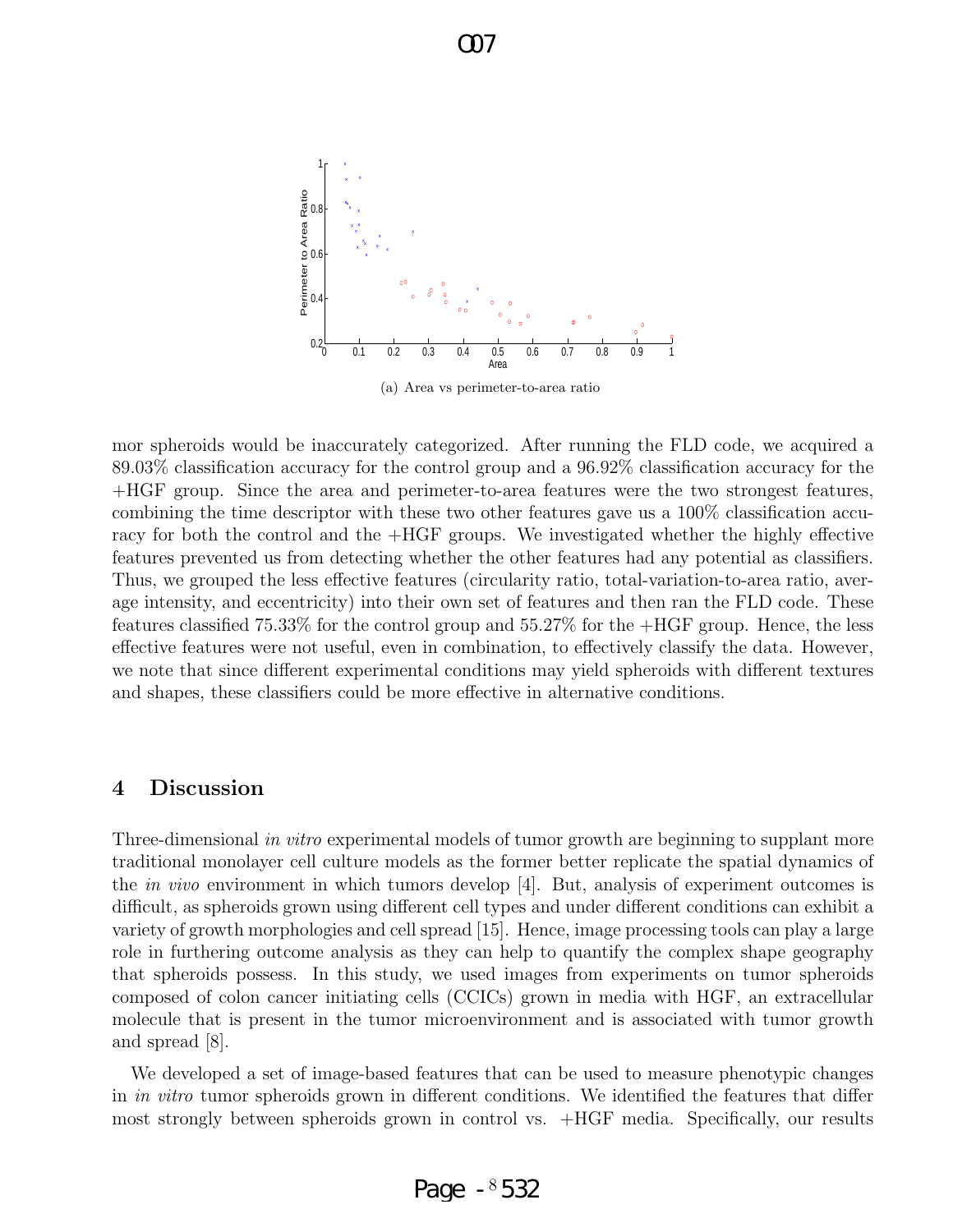| <sub>of</sub><br>Number | Features                       | Percentage<br>Average | Average<br>Percentage |
|-------------------------|--------------------------------|-----------------------|-----------------------|
| Features                |                                | Correct for Control   | Correct for $+HGF$    |
| Used                    |                                |                       |                       |
| 3                       | Average Intensity, Circularity | 75.33%                | 55.27%                |
|                         | Ratio, Total Variation to Area |                       |                       |
|                         | Ratio                          |                       |                       |
| $\overline{4}$          | Average Intensity, Circularity | 81.73%                | 89.04%                |
|                         | Ratio, Total Variation to Area |                       |                       |
|                         | Ratio, Day                     |                       |                       |
| $\overline{3}$          | Area, Eccentricity, Perimeter  | 92.29%                | 91.79%                |
|                         | to Area Ratio                  |                       |                       |
| $\overline{2}$          | Area and Perimeter to Area     | 89.03%                | 96.92%                |
|                         | Ratio                          |                       |                       |
| $\overline{3}$          | Area, Perimeter to Area Ra-    | 100%                  | 100%                  |
|                         | tio, Day                       |                       |                       |
| 6                       | Area, Average Intensity, Cir-  | 91.5%                 | 90.99%                |

cularity Ratio, Eccentricity, Perimeter to Area Ratio, Total Variation to Area Ratio

cularity Ratio, Eccentricity, Perimeter to Area Ratio, Total Variation to Area Ratio,

7 Area, Average Intensity, Cir-

Day

Table 1: Comparisons of the feature classification results using different feature combinations

98.88% 100%

show that circularity ratio, total variation-to-area ratio, eccentricity, and average intensity were not effective classifiers for our unique data set. Solely based on computational results, the area and perimeter-to-area ratio, in conjunction with the day feature, were the most effective features. The effectiveness of the area feature is in accordance with the biological hypothesis that HGF increases cellular mitosis rate via activation of the c-MET receptor, which is over-expressed on colon cancer cells, and leads to nuclear localization of cytosol-anchored  $\beta$ -catenin, where it can potentiate cellular clonogenic activity [13, 3]. Moreover, the accuracy of the perimeter-to-area feature, which quantifies contiguous cell spread in the sense that the cells are leaving the tumor spheroid, verifies the well-known characteristic of HGF as an inducer of cell scatter and motility [5]. In the 3D spheroid, HGF can maximally act on the periphery of the spheroid, causing cells at the tumor-host interface to dissociate from the body of the tumor. This induced phenotype results in an image of a spheroid with a greater perimeter-to-area ratio than in control conditions. The finding that addition of the day feature increased classification accuracy can be attributed to the fact that given a relatively longer period of time, tumor spheroids can achieve growth and spread characteristics that are very similar to the phenotype seen in spheroids grown for a shorter period of time with HGF.

It was surprising to us that the circularity ratio did not serve as an efficient classifier. We initially hypothesized that +HGF spheroids would have a lower circularity ratio than the con-

 $O(2)$ 

# Page - 9533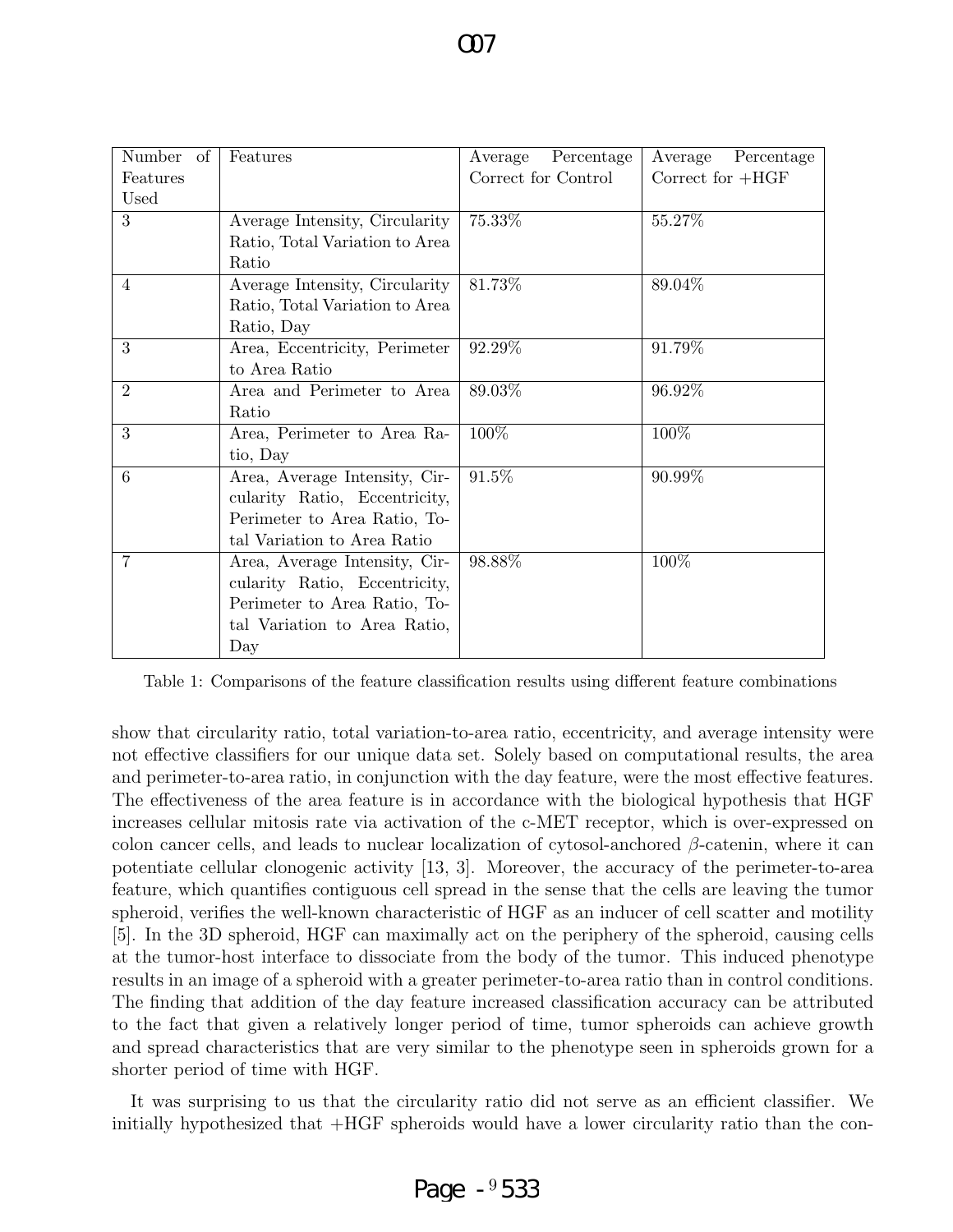trols based on our knowledge the dispersive effects of HGF. But our calculations showed that the spheroids did not lose circularity in presence of HGF (Figure 3(d)). This failed classification feature showed us that the tumor spheroids' growing pattern with added HGF was evenly dispersed among the perimeter of the spheroid, indicating that the proliferative effect of HGF outweighed the dispersive effect in the context of the spheroids.

In order to recover more data from the experiment, it will be necessary in future work to develop quantitative methods to analyze cell spread for cells no longer attached to the tumor. There have been several techniques developed, including segmentation of invading cells and calculation of scattered tumor area [15], calculation of nearest-neighbor distance measures between cells [9], and cellular motility [7]. As in our current work, we will develop several features that will measure different aspects of cell spread, and use these features to identify which feature is most altered in +HGF spheroids vs. controls. Additionally, we plan to develop better segmentation schemes for both the tumor and invading cells in heterogeneous media. For the current study, we were not able to derive a scheme that was able to effectively segment the main tumor from the background. Potentially, we would rerun the experiments, paying better attention to providing a homogeneous background in the images. In that regard, future experiments will allow us to obtain more metrics on HGF action via the following changes in experimental design: (i) run experiments with varying concentrations of HGF, to determine how increase in [HGF] correlates to the various feature outputs that we developed and (ii) stain the spheroids for markers of stemness. Recent data has shown that spheroids grown in high HGF conditions have increased stem cell populations at the tumor-host boundary [14]. An ability to visualize this outcome would provide another feature that would improve classification accuracy and give greater insight into HGF-driven tumor growth. Finally, we would also work to directly incorporate the time course data by considering how our selected features may change over time under different conditions. For example, change in the area feature over time would result in a growth rate for each experiment that can be used as a feature itself to classify the different conditions.

In summary, we have developed a robust feature-selection and classification scheme for use on tumor spheroids experiments that has the potential to be developed in parallel with experimental design to better quantify, and hence assess and understand, action of external agents on tumor growth.

## 5 Current Work

In my project, many geometric features affect the success of classification. Theoretically, having more features should result in better results. However, my practical research experience has shown that this is not always the case. Actually, too many features can lead to the problem of over-fitting, which results in poor classification. After iCAMP, an idea that came to mind was that I can build a simple model, (i.e. to trim off the irrelevant and redundant features), that still achieves a high level of classification. Currently working with Dr. Zhiwen Zhang at Caltech, I am using statistical feature selection methods, along with machine learning tools, to achieve this goal.

The correlation-based feature selection method I am utilizing is the Pearson correlation analy-

Page - <sup>10</sup>534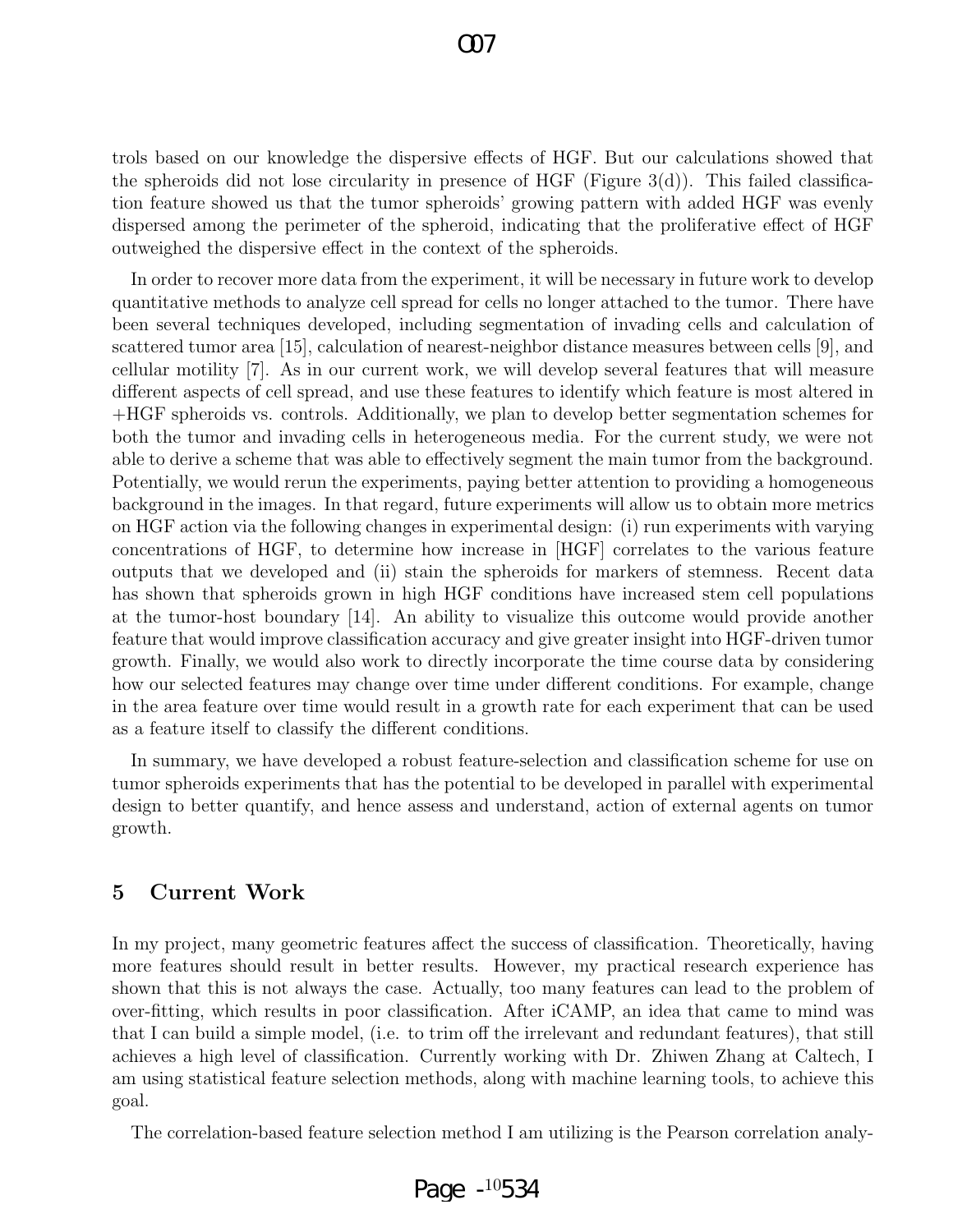sis, which allows me to choose the most relevant geometric features for classification. The Pearson correlation coefficient can be used to calculate the linear correlation between two variables X and  $Y$ . It is widely used in the sciences as a measure of the degree of linear dependence between two variables. For my ongoing work, I am calculating the correlation between different geometric features. If two features are highly correlated, I am able to discard one and retain the remaining one for my model. This way, I can obtain a good feature subset that contains features highly correlated with classification result, yet uncorrelated with each other.

In addition, I am using the Principal Component Analysis (PCA) to perform dimension reduction and feature selection. In my cancer-cell classification model, I have six geometric features plus one time (Day) feature. I apply PCA and convert a set of experimental data of correlated features into a set of linearly uncorrelated features. According to the fast decay of the eigenvalues, I can select the first few important uncorrelated features. With these new features, I can build a dimensionally reduced classification model. I have obtained some preliminary results, which indicate that this idea indeed can improve the classification performance. More details will be reported in my representation.

## 6 Acknowledgements

We would like to thank Dr. Jack Xin, Dr. Sarah Eichhorn, Dr. Frederick Park, Dr. Ernie Esser, Anna Konstorum, Dr. Marian Waterman from the Department of Microbiology and Molecular Genetics, Dr. Lowengrub from the Department of Mathematics at UC Irvine, Stephanie Sprowl, and NSF.

## References

- [1] Christopher M. Bishop. Pattern Recognition and Machine Learning. Springer, 2006.
- [2] Gang Cheng, Janet Tse, Rakesh K Jain, and Lance L Munn. Micro-environmental mechanical stress controls tumor spheroid size and morphology by suppressing proliferation and inducing apoptosis in cancer cells. PLoS One, 4(2):e4632, 2009.
- [3] Riccardo Fodde and Thomas Brabletz. Wnt/beta-catenin signaling in cancer stemness and malignant behavior. Curr Opin Cell Biol, 19(2):150–158, Apr 2007.
- [4] Juergen Friedrich, Reinhard Ebner, and Leoni A Kunz-Schughart. Experimental anti-tumor therapy in 3-d: spheroids–old hat or new challenge? Int J Radiat Biol,  $83(11-12):849-71$ , 2007.
- [5] Stefan Grotegut, Dietrich von Schweinitz, Gerhard Christofori, and Francois Lehembre. Hepatocyte growth factor induces cell scattering through mapk/egr-1-mediated upregulation of snail. EMBO J, 25(15):3534–3545, Aug 2006.
- [6] Annette Kaminski, Jens Claus Hahne, El-Mustapha Haddouti, Alexandra Florin, Axel Wellmann, and Nicolas Wernert. Tumour-stroma interactions between metastatic prostate cancer cells and fibroblasts. *Int J Mol Med*,  $18(5):941-950$ , Nov 2006.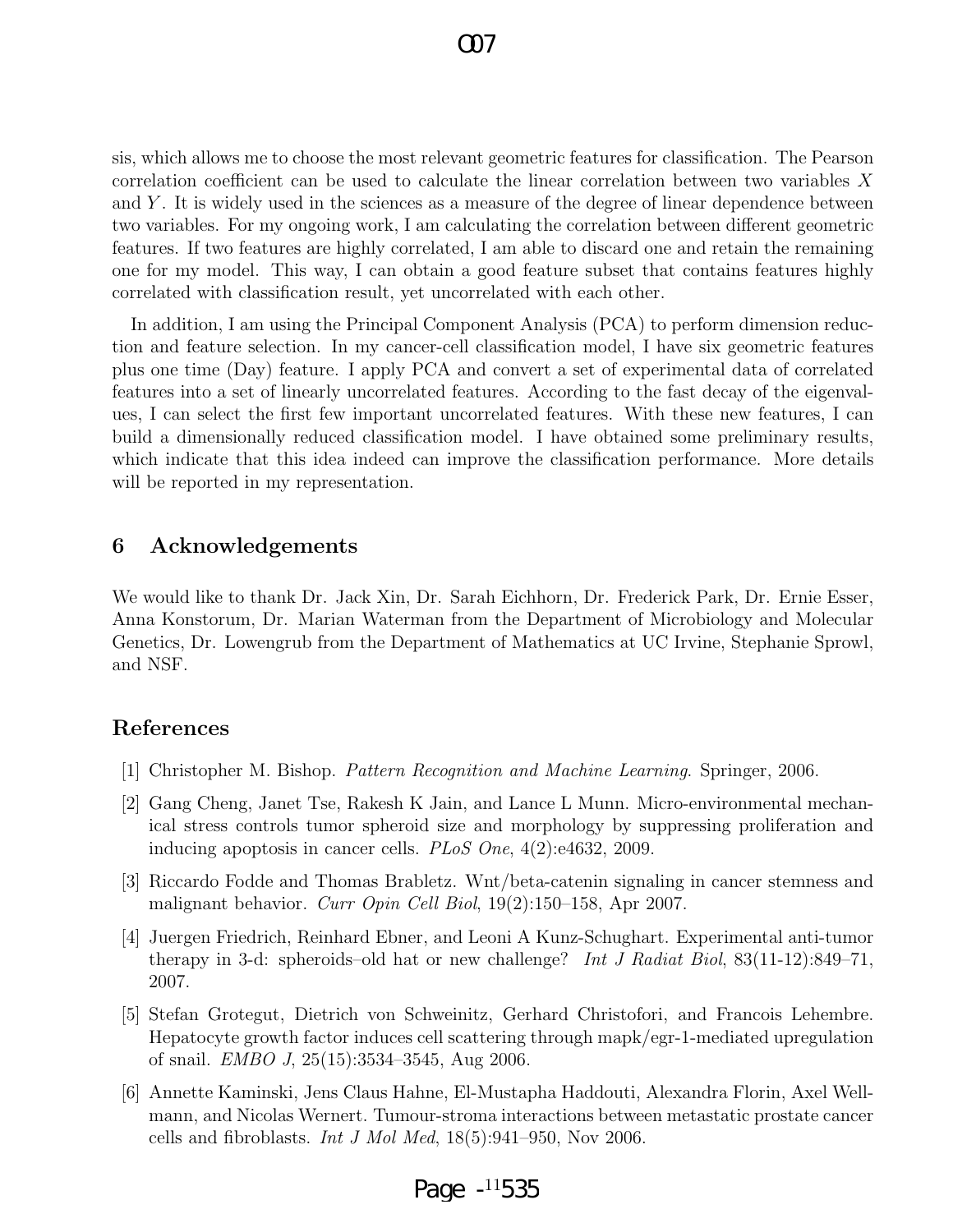- [7] Dinah Loerke, Quint le Duc, Iris Blonk, Andre Kerstens, Emma Spanjaard, Matthias Machacek, Gaudenz Danuser, and Johan de Rooij. Quantitative imaging of epithelial cell scattering identifies specific inhibitors of cell motility and cell-cell dissociation. Sci Signal, 5(231):rs5, Jul 2012.
- [8] Kunio Matsumoto and Toshikazu Nakamura. Hepatocyte growth factor and the met system as a mediator of tumor-stromal interactions. Int J Cancer,  $119(3):477-483$ , Aug 2006.
- [9] Melissa D Pope, Nicholas A Graham, Beijing K Huang, and Anand R Asthagiri. Automated quantitative analysis of epithelial cell scatter. Cell Adh Migr,  $2(2):110-6$ , 2008.
- [10] Lucia Ricci-Vitiani, Dario G Lombardi, Emanuela Pilozzi, Mauro Biffoni, Matilde Todaro, Cesare Peschle, and Ruggero De Maria. Identification and expansion of human colon-cancerinitiating cells. Nature, 445(7123):111–5, Jan 2007.
- [11] Bjoern Rodday, Franziska Hirschhaeuser, Stefan Walenta, and Wolfgang Mueller-Klieser. Semiautomatic growth analysis of multicellular tumor spheroids. J Biomol Screen, 16(9):1119–24, Oct 2011.
- [12] Shaheen S Sikandar, Kira T Pate, Scott Anderson, Diana Dizon, Robert A Edwards, Marian L Waterman, and Steven M Lipkin. Notch signaling is required for formation and self-renewal of tumor-initiating cells and for repression of secretory cell differentiation in colon cancer. Cancer Res, 70(4):1469–78, Feb 2010.
- [13] Hiroya Takeuchi, Anton Bilchik, Sukamal Saha, Roderick Turner, David Wiese, Maki Tanaka, Christine Kuo, He-Jing Wang, and Dave S B Hoon. c-met expression level in primary colon cancer: a predictor of tumor invasion and lymph node metastases. Clin Cancer Res, 9(4):1480–8, Apr 2003.
- [14] Louis Vermeulen, Felipe De Sousa E Melo, Maartje van der Heijden, Kate Cameron, Joan H de Jong, Tijana Borovski, Jurriaan B Tuynman, Matilde Todaro, Christian Merz, Hans Rodermond, Martin R Sprick, Kristel Kemper, Dick J Richel, Giorgio Stassi, and Jan Paul Medema. Wnt activity defines colon cancer stem cells and is regulated by the microenvironment. Nat Cell Biol, 12(5):468–476, May 2010.
- [15] Maria Vinci, Sharon Gowan, Frances Boxall, Lisa Patterson, Miriam Zimmermann, William Court, Cara Lomas, Marta Mendiola, David Hardisson, and Suzanne A Eccles. Advances in establishment and analysis of three-dimensional tumor spheroid-based functional assays for target validation and drug evaluation. BMC Biol, 10:29, 2012.
- [16] Ronsin Joseph Yang Mingqiang, Kpalma Kidiyo. A survey of shape feature extraction techniques. Pattern Recognition, pages 43–90, 2008.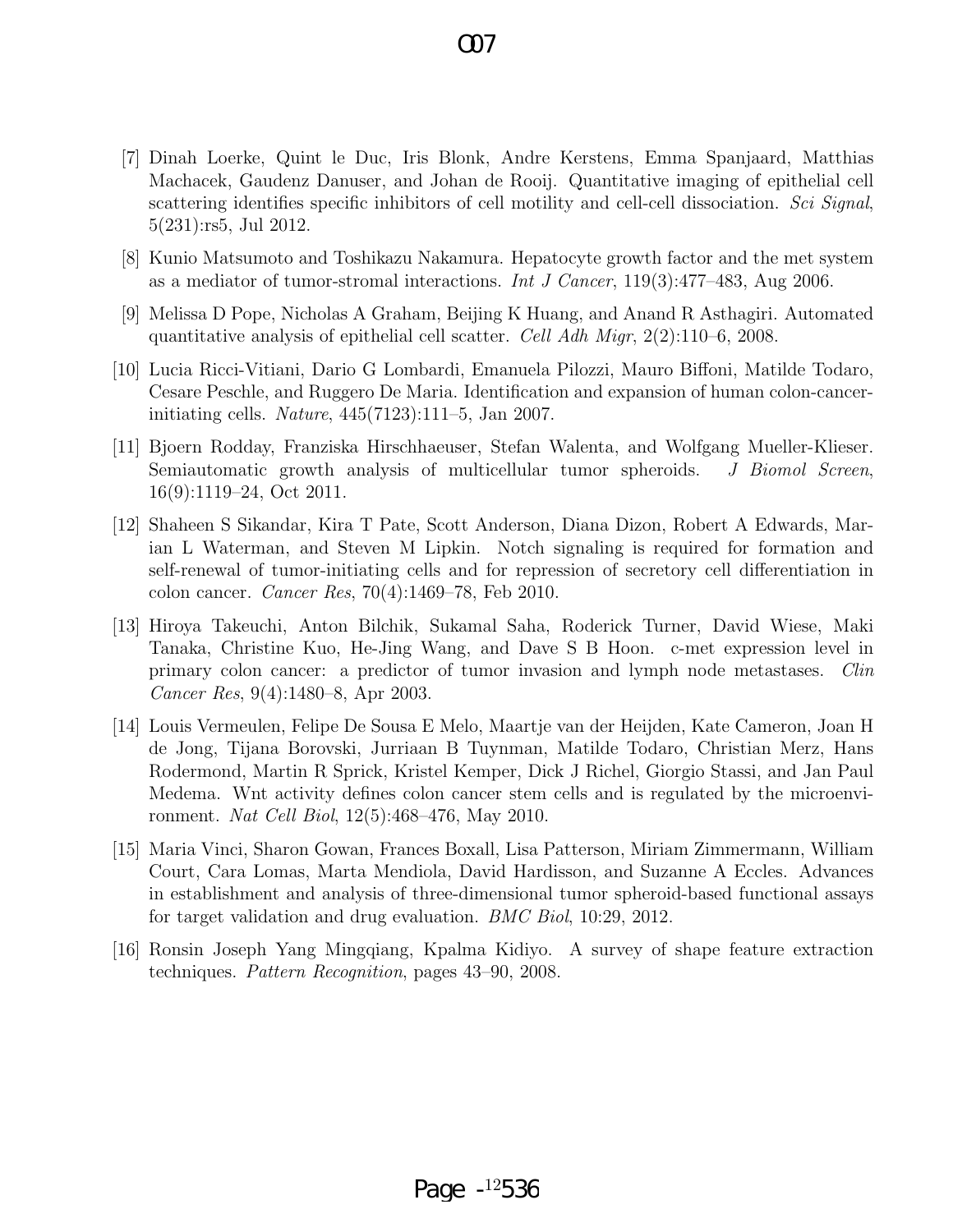## Panel Report on "Feature Identification for Colon Tumor Classification"

Submitted and presented by Anthony Hou.

This report is on a project due to collaboration among Melody Lim, Anthony Hou, Natalie Congdon, and Janine Chua. Among all authors were undergraduate students except Anthony Hou. The work enjoyed the advisorship of Dr. Fred Park, Dr. Ernie Esser, and Anna Konstorum. Since Anthony Hou is the sole high school student, he is the only qualified participant in our program.

Upon the completion of Anthoy's presentation at Los Angeles, the panel feels agreeable with much of three referee reports. In particular, this is an excellent interdisciplinary project. The key component is the mathematical modeling part, which turns phenomenological and experimental observations into mathematical and quantitative descriptions. The mathematical concepts are well known geometric quantities. Although there is not much mathematics derivation in the work, trial on real data and the promising result is a very strong point of the effort.

The application is interesting and the approach is simple but seems very effective. The originality lies in developing the right model and quantities for this particular application. The techniques and algorithms developed in this work may find real usefulness in practice. The application is interesting and the approach is simple but seems very effective. The originality lies in developing the right model and quantities for this particular application. The techniques and algorithms developed in this work may find real usefulness in practice.

Suggestion to the student:

Due to the large number of collaborators, it is imperative that within the context of the research project result, the participating student voluntarily point out the areas of his personal contribution. It is particularly important when none of his collaborators are eligible participants.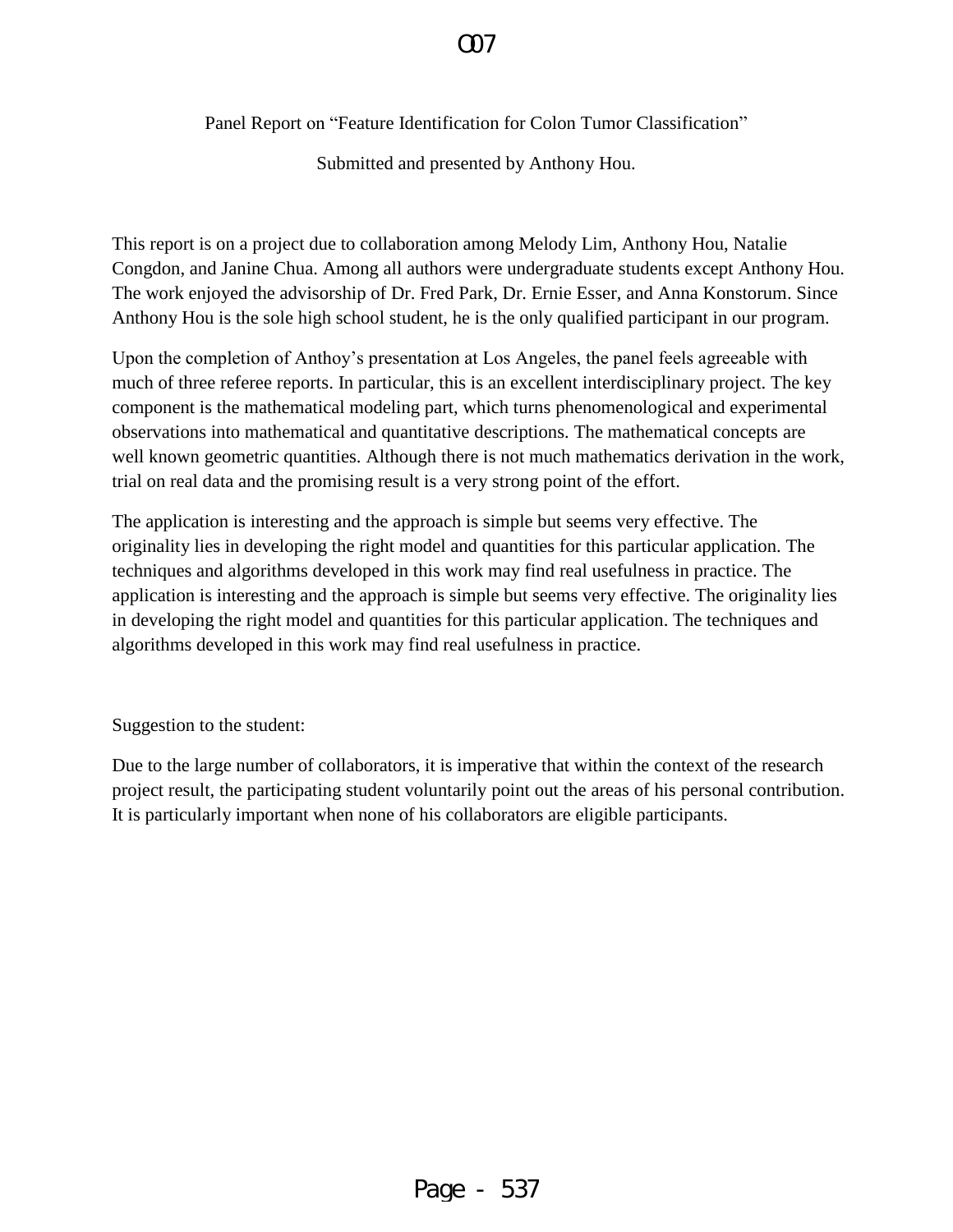# O07

# 07--YHMA Evaluation Form -- Regional Competition

Instruction: Please fill in all sections. This form is to help the organizers to communicate your assessments and rationales to others in the evaluation process.

| Project Title           | <b>Feature Identification for Colon Tumor</b> |                 |             |              |            |  |  |
|-------------------------|-----------------------------------------------|-----------------|-------------|--------------|------------|--|--|
|                         | Classification (by M. Lim, A. Hou, et al)     |                 |             |              |            |  |  |
| <b>Evaluation level</b> | Referee                                       | Regional        |             | Regional     |            |  |  |
| Choose one:             | Report $(*)$                                  | Committee       |             | Presentation |            |  |  |
|                         |                                               |                 |             |              |            |  |  |
| Selection               | Very strong                                   | <b>Strong</b>   | Modest      | Weak         | <b>Not</b> |  |  |
| Criteria                |                                               |                 |             |              | Applicable |  |  |
| (check one in           |                                               |                 |             |              |            |  |  |
| each area below)        |                                               |                 |             |              |            |  |  |
| Mathematical            | ${\rm X}$                                     |                 |             |              |            |  |  |
| Contents                |                                               |                 |             |              |            |  |  |
| (1, 4, 5)               |                                               |                 |             |              |            |  |  |
| Creativity,             | X                                             |                 |             |              |            |  |  |
| Originality             |                                               |                 |             |              |            |  |  |
| (2, 3)                  |                                               |                 |             |              |            |  |  |
| Scholarship,            | X                                             |                 |             |              |            |  |  |
| Presentation            |                                               |                 |             |              |            |  |  |
| (7)                     |                                               |                 |             |              |            |  |  |
| Demonstrated            | X                                             |                 |             |              |            |  |  |
| Teamwork                |                                               |                 |             |              |            |  |  |
| (8)                     |                                               |                 |             |              |            |  |  |
| Impact outside<br>Math  | X                                             |                 |             |              |            |  |  |
|                         |                                               |                 |             |              |            |  |  |
| (9)                     |                                               |                 |             |              |            |  |  |
|                         |                                               | <b>COMMENTS</b> |             |              |            |  |  |
| Comments                | See I below                                   |                 |             |              |            |  |  |
| related to              |                                               |                 |             |              |            |  |  |
| Criteria 1,4,5          |                                               |                 |             |              |            |  |  |
|                         |                                               |                 |             |              |            |  |  |
|                         |                                               |                 |             |              |            |  |  |
| Comments                | See II below                                  |                 |             |              |            |  |  |
| related to              |                                               |                 |             |              |            |  |  |
| Criteria 2,3            |                                               |                 |             |              |            |  |  |
|                         |                                               |                 |             |              |            |  |  |
|                         |                                               |                 |             |              |            |  |  |
| Overall                 | Highly                                        | Perhaps         | <b>Not</b>  |              |            |  |  |
| Recommendation          | Competitive                                   | Competitive     | Competitive |              |            |  |  |
| For Presentation        | $\boldsymbol{\mathrm{X}}$                     |                 |             |              |            |  |  |

Page - 538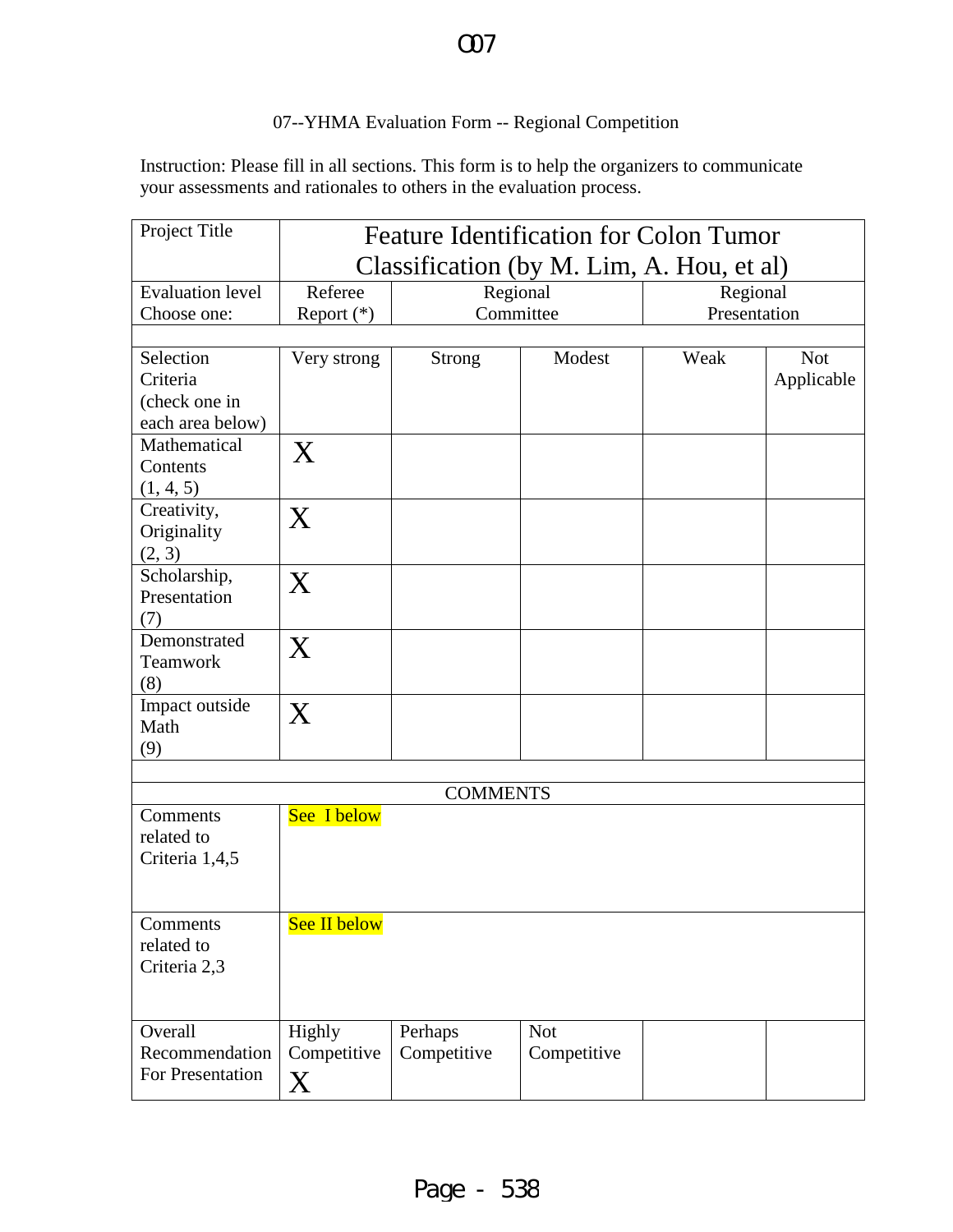I: The paper is highly innovative in identifying six geometric and intensity features for cancer cell image data: area, perimeter-to-area ratio, circularity ratio, average intensity, eccentricity, perimeter-to-area ratio, and total-variation-to-area ratio. It then integrates image segmentation and machine learning methods (Fisher linear discriminant) to classify colon tumor cells based on experimental images.

The geometric and total variation metrics are rigorously defined. The linear classifier as a hyper-plane separating two classes of data is well-described. Experimental data acquisition and the preprocessing step are clearly laid out.

The authors' method

achieved 100% classification for both +HGF and -HGF tumor spheroids using only 3 features, and a 91.50% classification for +HGF tumor

spheroids and a 90.99% classification for -HGF tumor spheroids while using the 6 geometric and intensity-based features. Further improvements can be made with time (day) feature of the data. HGF is short for Hepatocyte Growth Factor, a chemical secreted by cancer-associated fibroblasts surrounding solid tumors. Increase in HGF correlates with the increased growth behavior of colon tumor spheroid.

The mathematical features studied here are potentially useful for other cancer cells and more refined nonlinear classifiers in future work. The hybrid image processing and machine learning approach developed here may inspire other discoveries of information processing in biomedical imaging sciences.

 $\overline{II}$ . The problem addressed in the paper is highly original. The reviewer is not aware of previous work on analysis of cancer cell images with the six novel mathematical features proposed in the paper. The cancer cell experimental image data contain a lot of noise and similarities, which pose real-world challenges to classification. The results obtained are first rate and impressive.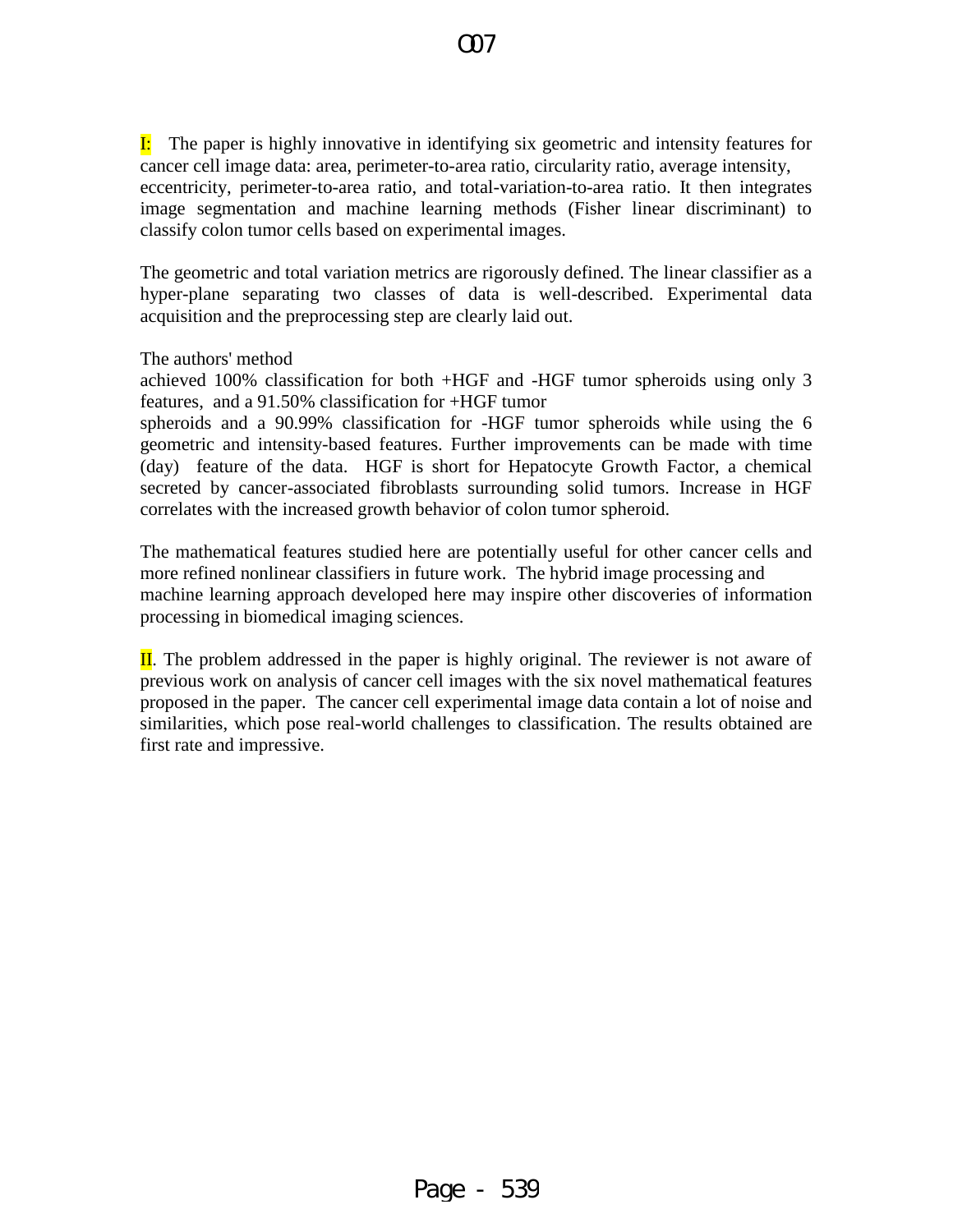# O07

# 07--YHMA Evaluation Form -- Regional Competition

Instruction: Please fill in all sections. This form is to help the organizers to communicate your assessments and rationales to others in the evaluation process.

| Project Title           | Feature Identification for Colon Tumor Classification                         |                 |             |              |            |  |
|-------------------------|-------------------------------------------------------------------------------|-----------------|-------------|--------------|------------|--|
| <b>Evaluation level</b> | X Referee                                                                     | Regional        |             | Regional     |            |  |
| Choose one:             | Report                                                                        | Committee       |             | Presentation |            |  |
|                         |                                                                               |                 |             |              |            |  |
| Selection               | Very strong                                                                   | <b>Strong</b>   | Modest      | Weak         | <b>Not</b> |  |
| Criteria                |                                                                               |                 |             |              | Applicable |  |
| (check one in           |                                                                               |                 |             |              |            |  |
| each area below)        |                                                                               |                 |             |              |            |  |
| Mathematical            |                                                                               |                 |             |              |            |  |
| Contents                |                                                                               | X               |             |              |            |  |
| (1, 4, 5)               |                                                                               |                 |             |              |            |  |
| Creativity,             |                                                                               |                 |             |              |            |  |
| Originality             | X                                                                             |                 |             |              |            |  |
| (2, 3)                  |                                                                               |                 |             |              |            |  |
| Scholarship,            |                                                                               |                 |             |              |            |  |
| Presentation            | X                                                                             |                 |             |              |            |  |
| (7)                     |                                                                               |                 |             |              |            |  |
| Demonstrated            |                                                                               |                 |             |              |            |  |
| Teamwork                | X                                                                             |                 |             |              |            |  |
| (8)                     |                                                                               |                 |             |              |            |  |
| Impact outside          |                                                                               |                 |             |              |            |  |
| Math                    | X                                                                             |                 |             |              |            |  |
| (9)                     |                                                                               |                 |             |              |            |  |
|                         |                                                                               |                 |             |              |            |  |
|                         |                                                                               | <b>COMMENTS</b> |             |              |            |  |
| Comments                | This project presents a true interdisciplinary work on developing             |                 |             |              |            |  |
| related to              | mathematical quantities as the features for tumor classification. The key     |                 |             |              |            |  |
| Criteria 1,4,5          | component is the mathematical modeling part, which turns                      |                 |             |              |            |  |
|                         | phenomenological and experimental observations into mathematical and          |                 |             |              |            |  |
|                         | quantitative descriptions. Although there is not much mathematics             |                 |             |              |            |  |
|                         | derivation in the work, trial on real data and the promising result is a very |                 |             |              |            |  |
|                         | strong point of the effort.                                                   |                 |             |              |            |  |
| Comments                | The application is interesting and the approach is simple but seems very      |                 |             |              |            |  |
| related to              | effective. The originality lies in developing the right model and quantities  |                 |             |              |            |  |
| Criteria 2,3            | for this particular application. The techniques and algorithms developed in   |                 |             |              |            |  |
|                         | this work may find real usefulness in practice.                               |                 |             |              |            |  |
| Overall                 | Highly                                                                        | Perhaps         | <b>Not</b>  |              |            |  |
| Recommendation          | Competitive                                                                   | Competitive     | Competitive |              |            |  |
| For Presentation        | X                                                                             |                 |             |              |            |  |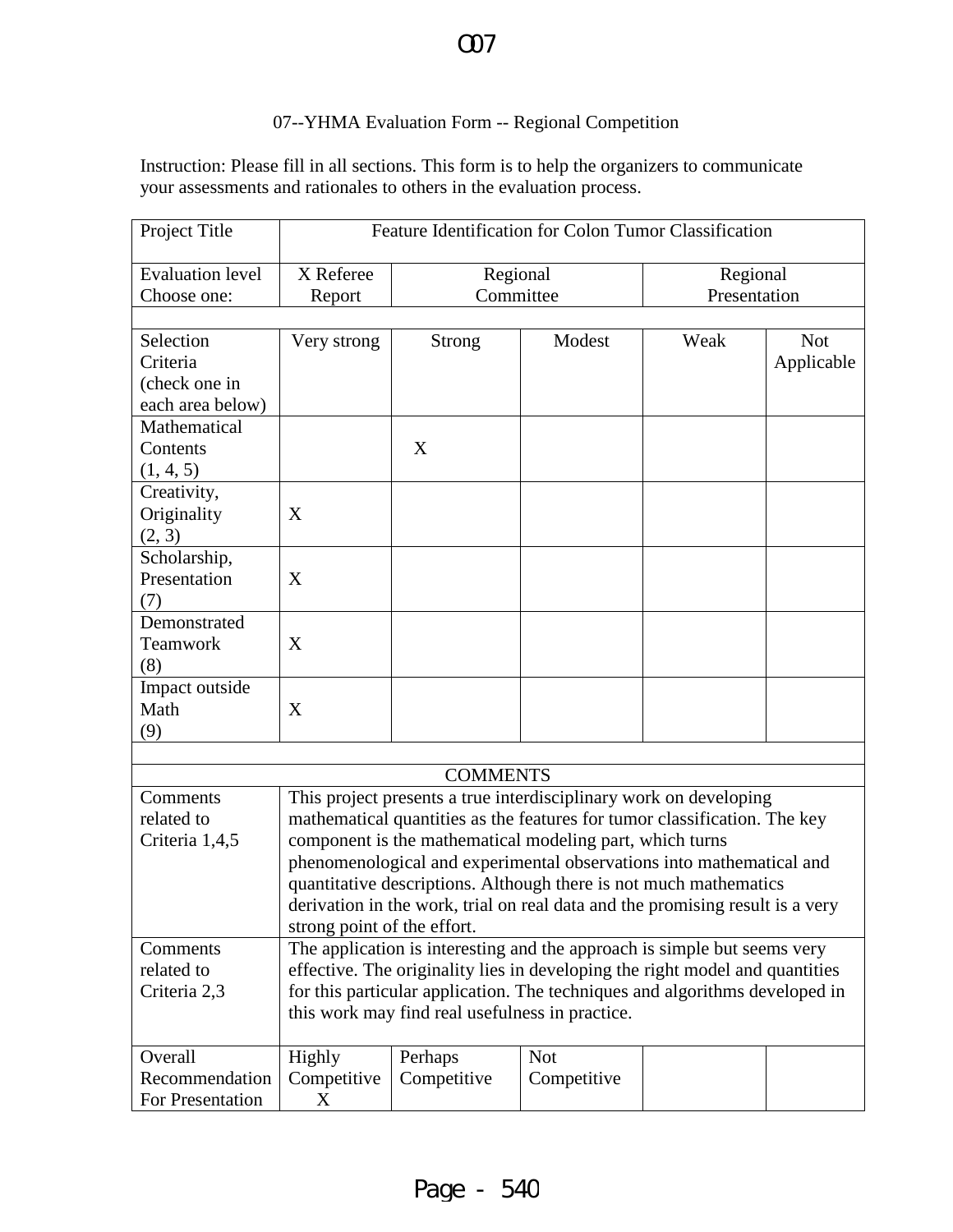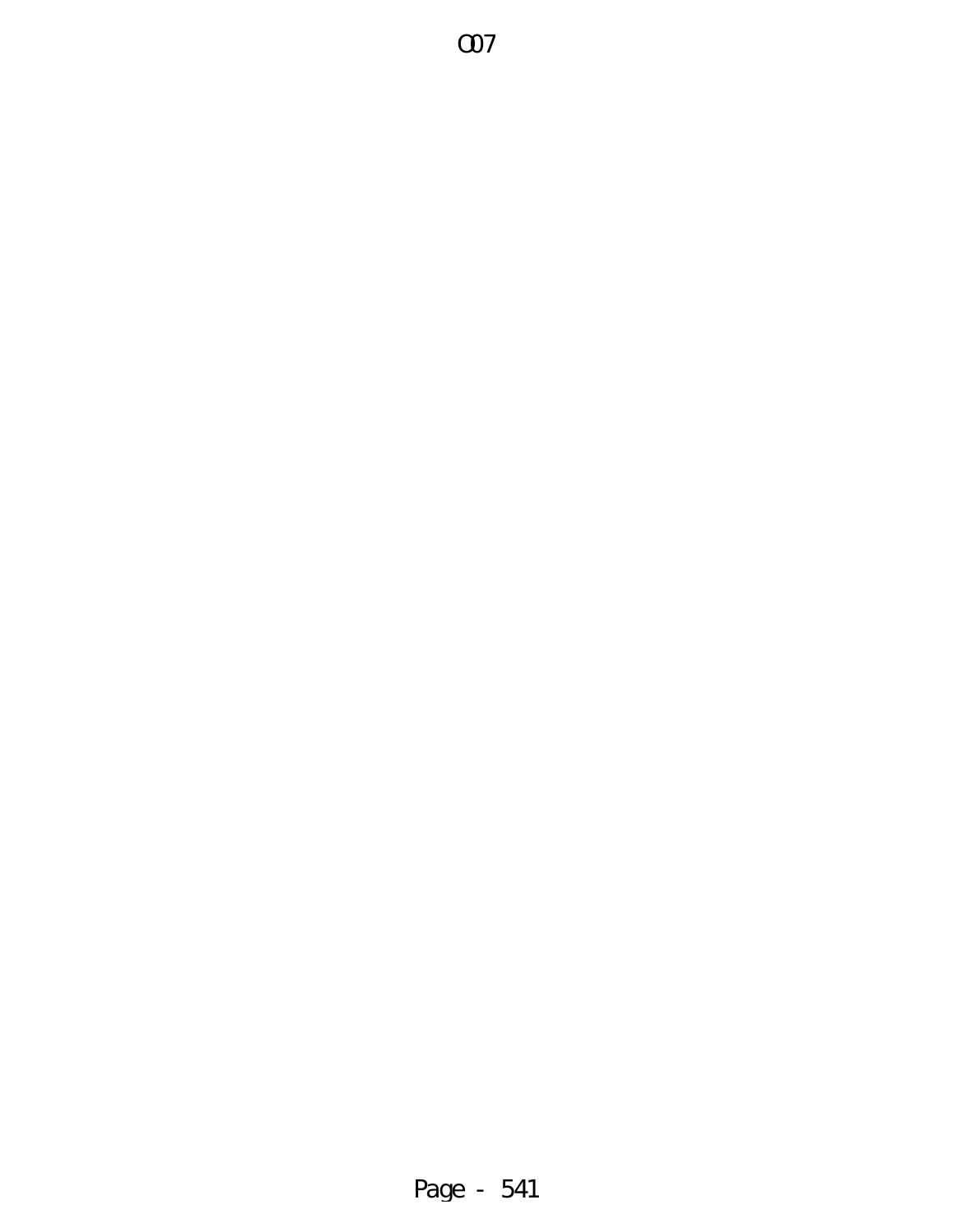# O07

# 07--YHMA Evaluation Form -- Regional Competition

Instruction: Please fill in all sections. This form is to help the organizers to communicate your assessments and rationales to others in the evaluation process.

| <b>Evaluation level</b><br>Referee<br>Regional<br>Regional<br>Committee<br>Presentation<br>Choose one:<br>Report |  |  |  |  |  |  |
|------------------------------------------------------------------------------------------------------------------|--|--|--|--|--|--|
|                                                                                                                  |  |  |  |  |  |  |
| Selection<br>Modest<br>Weak<br><b>Not</b><br>Very strong<br><b>Strong</b>                                        |  |  |  |  |  |  |
| Criteria<br>Applicable                                                                                           |  |  |  |  |  |  |
| (check one in                                                                                                    |  |  |  |  |  |  |
| each area below)                                                                                                 |  |  |  |  |  |  |
| Mathematical<br>√                                                                                                |  |  |  |  |  |  |
| Contents                                                                                                         |  |  |  |  |  |  |
| (1, 4, 5)                                                                                                        |  |  |  |  |  |  |
| Creativity,<br>$\sqrt{ }$                                                                                        |  |  |  |  |  |  |
| Originality                                                                                                      |  |  |  |  |  |  |
| (2, 3)                                                                                                           |  |  |  |  |  |  |
| Scholarship,<br>$\sqrt{ }$                                                                                       |  |  |  |  |  |  |
| Presentation                                                                                                     |  |  |  |  |  |  |
| (7)                                                                                                              |  |  |  |  |  |  |
| Demonstrated<br>$\sqrt{ }$                                                                                       |  |  |  |  |  |  |
| Teamwork                                                                                                         |  |  |  |  |  |  |
| (8)                                                                                                              |  |  |  |  |  |  |
| Impact outside<br>$\sqrt{ }$                                                                                     |  |  |  |  |  |  |
| Math                                                                                                             |  |  |  |  |  |  |
| (9)                                                                                                              |  |  |  |  |  |  |
|                                                                                                                  |  |  |  |  |  |  |
| <b>COMMENTS</b>                                                                                                  |  |  |  |  |  |  |
| This is a interdisciplinary study. A biological problem is solved by utilizing<br>Comments                       |  |  |  |  |  |  |
| image processing, machine learning and applied mathematics.<br>related to                                        |  |  |  |  |  |  |
| A convincing result is given by employing several existing methods and<br>Criteria 1,4,5                         |  |  |  |  |  |  |
| techniques. But in mathematical point of view, the analysis seems to be                                          |  |  |  |  |  |  |
| deficient.                                                                                                       |  |  |  |  |  |  |
| By combining the image processing and machine learning techniques, the<br>Comments                               |  |  |  |  |  |  |
| authors select several features which can effectively classify the tumor with<br>related to                      |  |  |  |  |  |  |
| or without HGF. Although lacking the rigorous analysis, this work is still<br>Criteria 2,3                       |  |  |  |  |  |  |
| of good quality with high originality and creativity.                                                            |  |  |  |  |  |  |
|                                                                                                                  |  |  |  |  |  |  |
| Overall<br>Highly<br>Perhaps<br><b>Not</b>                                                                       |  |  |  |  |  |  |
| Recommendation<br>Competitive<br>Competitive<br>Competitive                                                      |  |  |  |  |  |  |
| For Presentation<br>$\sqrt{ }$                                                                                   |  |  |  |  |  |  |